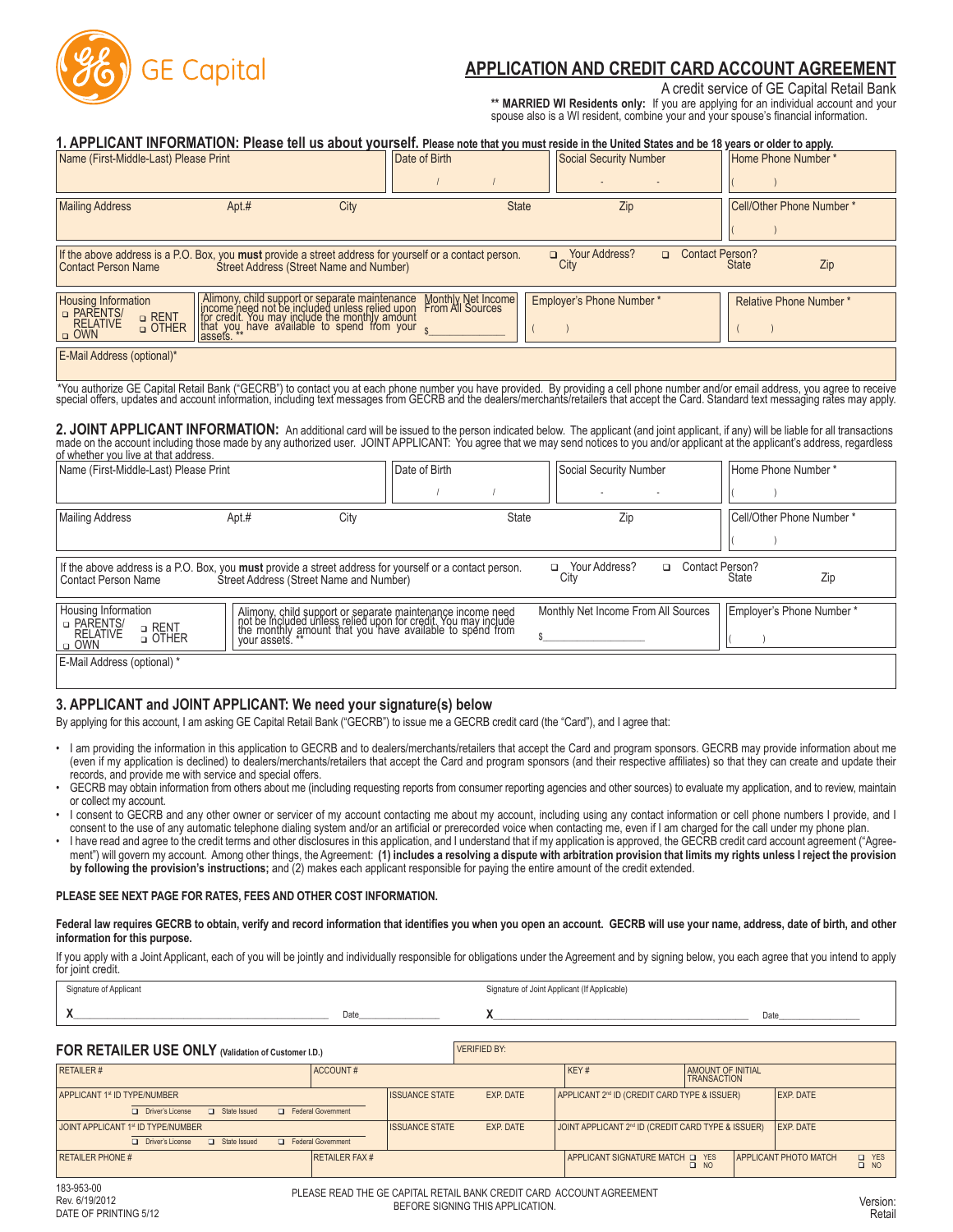## **GE CAPITAL RETAIL BANK Keep For Your Records SECTION I: RATES AND FEES TABLE CREDIT CARD ACCOUNT AGREEMENT**

| Interest Rates and Interest Charges                                                    |                                                                                                                                                                                                                                                                                           |  |  |  |
|----------------------------------------------------------------------------------------|-------------------------------------------------------------------------------------------------------------------------------------------------------------------------------------------------------------------------------------------------------------------------------------------|--|--|--|
| <b>Annual Percentage Rate (APR)</b><br>for Purchases                                   | 29.99%                                                                                                                                                                                                                                                                                    |  |  |  |
| <b>Paying Interest</b>                                                                 | Your due date is at least 23 days after the close of each billing cycle. We will not charge you any interest<br>on non-promotional purchases if you pay your entire balance by the due date each month. We will begin<br>charging interest on promotional purchases on the purchase date. |  |  |  |
| <b>Minimum Interest Charge</b>                                                         | If you are charged interest, the charge will be no less than \$2.                                                                                                                                                                                                                         |  |  |  |
| For Credit Card Tips from the<br><b>Consumer Financial Protection</b><br><b>Bureau</b> | To learn more about factors to consider when applying for or using a credit card, visit the website<br>of the Consumer Financial Protection Bureau at http://www.consumerfinance.gov/learnmore.                                                                                           |  |  |  |

| Fees                |            |
|---------------------|------------|
| <b>Penalty Fees</b> |            |
| • Late Payment      | Up to \$35 |
| • Returned Payment  | Up to \$35 |

**How We Will Calculate Your Balance:** We use a method called "daily balance". See your credit card account agreement for more details.

**Billing Rights:** Information on your rights to dispute transactions and how to exercise those rights is provided in your credit card account agreement.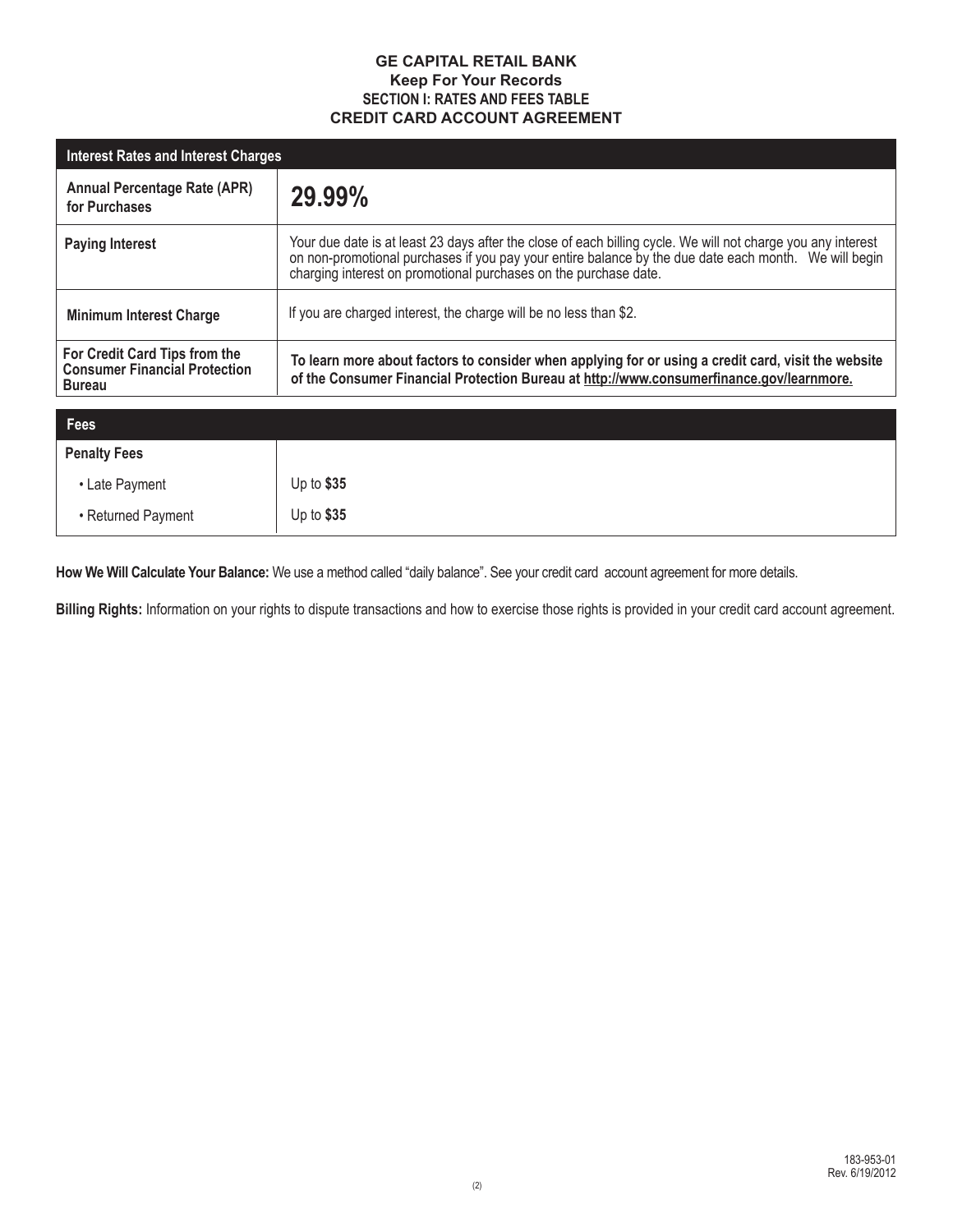### **SECTION II: RATES, FEES AND PAYMENT INFORMATION OF THE GE CAPITAL RETAIL BANK CREDIT CARD ACCOUNT AGREEMENT**

| <b>How Interest Is Calculated</b> |                                                                                                                                                                                                                                                                                                                                                                                                                                                                                                                                                                                                                                                                                                                                                                                                                                                                                                                                                                                                                                                                                                                                                                                                                                                                                                                                                                                         |
|-----------------------------------|-----------------------------------------------------------------------------------------------------------------------------------------------------------------------------------------------------------------------------------------------------------------------------------------------------------------------------------------------------------------------------------------------------------------------------------------------------------------------------------------------------------------------------------------------------------------------------------------------------------------------------------------------------------------------------------------------------------------------------------------------------------------------------------------------------------------------------------------------------------------------------------------------------------------------------------------------------------------------------------------------------------------------------------------------------------------------------------------------------------------------------------------------------------------------------------------------------------------------------------------------------------------------------------------------------------------------------------------------------------------------------------------|
| <b>Your Interest Rate</b>         | We use a daily rate to calculate the interest on the balance on your account each day. The daily rate for purchases is the APR times<br>1/365. The daily rate for purchases is .08216% (APR 29.99%). Interest will be imposed in amounts or at rates not in excess of those<br>permitted by applicable law.                                                                                                                                                                                                                                                                                                                                                                                                                                                                                                                                                                                                                                                                                                                                                                                                                                                                                                                                                                                                                                                                             |
| When We Charge Interest           | We charge interest on your purchases from the date you make the purchase until you pay the purchase in full. See exceptions below.<br>We will not charge you interest during a billing cycle on any non-promotional purchases if:<br>1. You had no balance at the start of the billing cycle; OR<br>2. You had a balance at the start of the billing cycle and you paid th<br>We always charge interest on promotional purchases and their related fees from the date you make the purchase.<br>• We will credit, as of the start of the billing cycle, any payment you make by the due date that we allocate to non-promotional purchases if:<br>1. You had no balance at the start of the previous billing cycle; OR<br>You had a balance at the start of the previous billing cycle and you paid that balance in full by the due date in the previous billing cycle.<br>2.                                                                                                                                                                                                                                                                                                                                                                                                                                                                                                           |
| <b>How We Calculate Interest</b>  | We figure the interest charge on your account separately for each balance type. We do this by applying the daily rate to the daily balance<br>for each day in the billing cycle. A separate daily balance is calculated for the following balance types, as applicable: purchases and<br>balances subject to different interest rates, plans or special promotions. See below for more details on how this works.<br>1. How to get the daily balance. We take the starting balance each day, add any new charges and fees, and subtract any payments<br>or credits. This gives us the daily balance. Debt cancellation fees, if any, and late payment fees are treated as new purchases.<br>2. How to get the daily interest amount. We multiply each daily balance by the daily rate that applies.<br>3. How to get the starting balance for the next day. We add the daily interest amount in step 2 to the daily balance from step 1.<br>4. How to get the interest charge for the billing cycle. We add all the daily interest amounts that were charged during the billing cycle<br>for each balance type.<br>We charge a minimum of \$2.00 of interest in any billing cycle in which you owe interest. Interest, as calculated above, is added as<br>applicable to each balance type. Minimum interest charges in excess of the calculated interest are treated as new purchases. |

| How Fees Work               |                                                                                                                                                                                                                                                       |
|-----------------------------|-------------------------------------------------------------------------------------------------------------------------------------------------------------------------------------------------------------------------------------------------------|
| Late Payment Fee            | We will charge this fee if we do not receive the total minimum payment due on your account by 5 p.m. (ET) on the due date. This fee is<br>equal to:                                                                                                   |
|                             | 1. \$25, if you have paid your total minimum payment due by the due date in each of the prior six billing cycles.                                                                                                                                     |
|                             | OR<br>2. \$35, if you have failed to pay your total minimum payment due by the due date in any one or more of the prior six billing cycles.                                                                                                           |
|                             | The late payment fee will not be more than the total minimum payment that was due.                                                                                                                                                                    |
| <b>Returned Payment Fee</b> | We will charge this fee if any check, other instrument, or electronic payment authorization you provide us in payment on your account, is<br>not honored upon first presentment. We will charge this fee even if the check, instr<br>fee is equal to: |
|                             | 1. \$25, if your payments have been honored in each of the prior six billing cycles.<br>OR                                                                                                                                                            |
|                             | 2. \$35, if any payment has been dishonored upon first presentment in any one or more of the prior six billing cycles.                                                                                                                                |
|                             | The returned payment fee will not be more than the total minimum payment that was due.                                                                                                                                                                |

### **Minimum Payment Calculation**

Your total minimum payment is calculated as follows.

- 1. The sum of:
	- The greater of either:<br>(i)  $$25$ ; or<br>(ii)  $3.5\%$  of the new
- (i) \$25; or
- (ii) 3.5% of the new balance shown on your billing statement (excluding any balance attributable to any special promotional purchase with a unique payment calculation); or (iii) The sum of 1% of your new balance shown on your billing statement (excluding any balance attributable to any special promotional purchase with a unique payment calculation) plus interest, late payment fees and returned payment fees charged in the current billing cycle; PLUS
- b. Any past due amounts; PLUS
	- c. Any payment due in connection with a special promotional purchase with a unique payment calculation.

We round up to the next highest whole dollar in figuring your total minimum payment. Your total minimum payment will never be more than your new balance.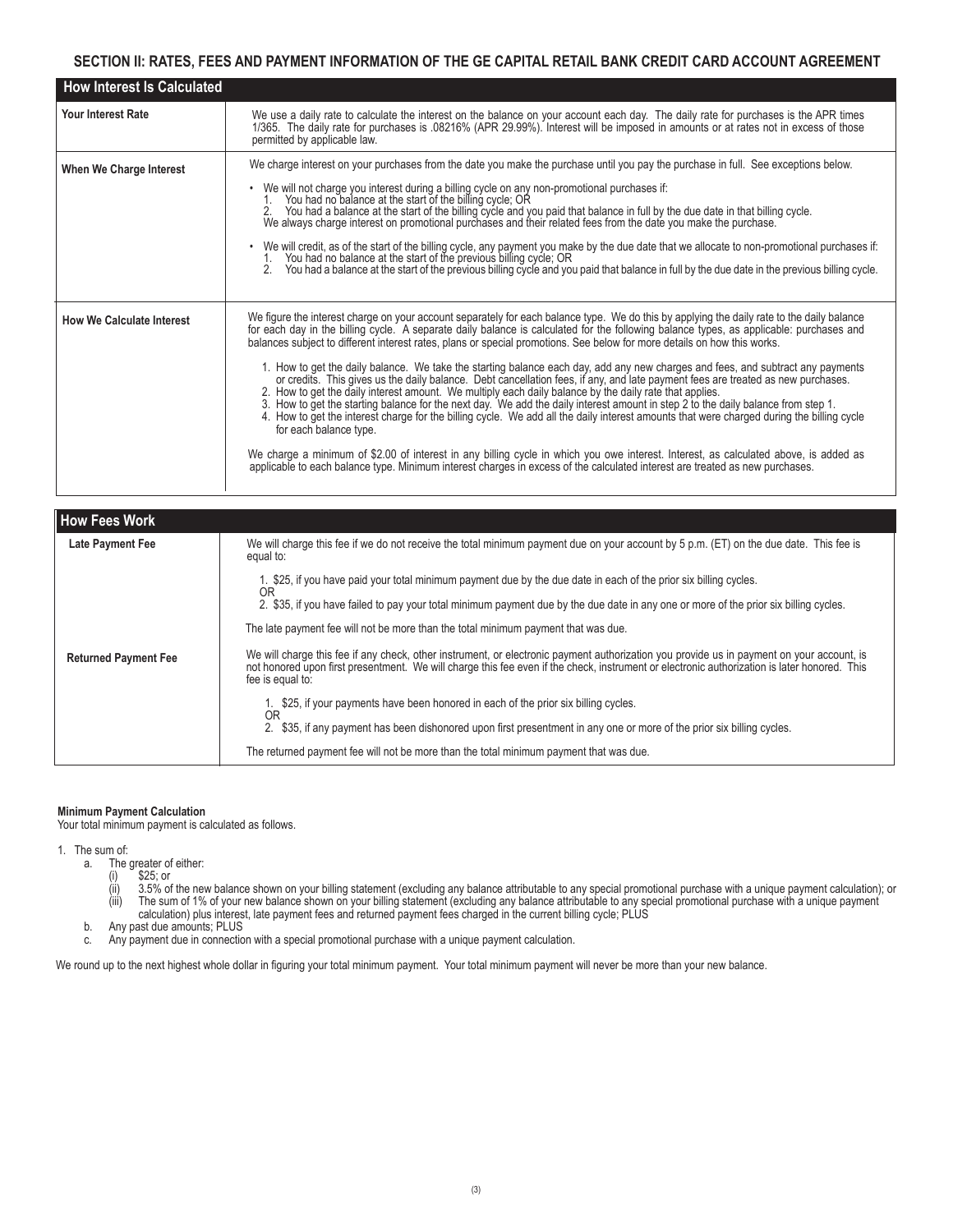### **SECTION III: STANDARD PROVISIONS OF THE GE CAPITAL RETAIL BANK CREDIT CARD ACCOUNT AGREEMENT**

#### **ABOUT THE CREDIT CARD ACCOUNT AGREEMENT**

This Agreement. This is an Agreement between you and GE Capital Retail Bank, 170 Election Road, Suite 125, Draper, UT 84020, for your credit card account. By opening or using your account, you agree to the terms of the entire Agreement. The entire Agreement includes the four sections of this document and the application you submitted to us in connection with the account. These documents replace any other agreement relating to your account that you or we made earlier or at the same time.

Parties To This Agreement. This Agreement applies to each accountholder approved on the account and each of you is responsible for paying the full amount due, no matter which one uses the account. We may treat each of you as one accountholder and may refer to each of you as "you" or "your". GE Capital Retail Bank may be referred to as "we", "us" or "our".

**Changes To This Agreement.** We may change, add or delete terms of this Agreement, including interest rates, fees and charges.

Special Promotions. The terms of this Agreement apply to any special promotion. However, any special promotional terms that are different than the terms in this Agreement will be explained on promotional advertising or other disclosures provided to you.

#### **HOW TO USE YOUR ACCOUNT/CARD**

**Use Of Your Account.** You may use your account only for lawful personal, family or household purposes. You may use your account for purchases from dealers/merchants/retailers that accept the card.

You Promise To Pay. You promise to pay us for all amounts owed to us under this Agreement.

Your Responsibility. Each accountholder will receive a card. You may not allow anyone else to use your account. If you do, or if you ask us to send a card to someone else, you will be responsible for paying for all charges resulting from their transactions.

**Purchase Limits.** To prevent fraud, we may limit the number or dollar amount of purchases you can make in any particular amount of time. We also may decline any particular charge on your account for any reason.

Credit Limit. You will be assigned a credit limit that we may increase or decrease from time to time. If we approve a purchase that makes you go over your credit limit, we do not give up any rights under this Agreement and we do not treat it as an increase in your credit limit.

#### **HOW AND WHEN TO MAKE PAYMENTS**

When Payments Are Due. You must pay at least the total minimum payment due on your account by 5 pm (ET) on the due date of each billing cycle. Payments received after 5 pm (ET) will be credited as of the next day. You may at any time pay, in whole or in part, the total unpaid balance without any additional charge for prepayment. If you have a balance subject to interest, earlier payment may reduce the amount of interest you will pay. We may delay making credit available on your account in the amount of your payment even though we will credit your payment when we receive it.

Payment Options. You can pay by mail, online or at certain dealers/merchants/retailers that accept the card and payments. We may allow you to make payments over the phone but we will charge you a fee to make expedited phone payments. Your payment must be made in U.S. dollars by physical or electronic check, money order or a similar instrument from a bank located in the United States.

How To Make A Payment. You must follow the instructions for making payments provided on your billing statement. If you do not, credit of your payment may be delayed up to five days. Your billing statement also explains how information on your check is used.

Payment Allocation. We will apply the required total minimum payment to balances on your account using any method we choose. Any payment you make in excess of the required total minimum payment will be applied to higher APR balances before lower APR balances. Applicable law may require or permit us to apply excess payments in a different manner in certain situations, such as when your account has a certain type of special promotion.

#### **INFORMATION ABOUT YOU**

Using and Sharing Your Information. When you applied for an account, you gave us, dealers/merchants/retailers that accept the card and program sponsors information about yourself that we could share with each other. Dealers/Merchants/Retailers that accept the card and program sponsors (and their respective affiliates) will use the information in connection with the credit program and for things like creating and updating their records and offering you special benefits. More information about how we use and share information is set forth in the privacy policy for your account.

**Address/Phone Change.** You agree to tell us right away if you change your address or phone number(s). We will contact you at the address or phone number in our records until we update our records with your new address or phone number.

**Consent to Communications.** You consent to us contacting you using all channels of communication and for all purposes. We will use the contact information you provide to us. You also consent to us and any other owner or servicer of your account contacting you using any communication channel. This may include text messages, automatic telephone dialing systems and/or an artificial or prerecorded voice. This consent applies even if you are charged for the call under your phone plan. You are responsible for any charges that may be billed to you by your communications carriers when we contact you.

**Telephone Monitoring.** For quality control, you allow us to listen to or record telephone calls between you and us.

#### **IMPORTANT INFORMATION ABOUT YOUR ACCOUNT**

Closing Your Account. You may close your account at any time by sending a letter to the address shown on your billing statement or calling customer service. We may close your account at any time, for any reason. If your account is closed, you must stop using it. You must still pay the full amount you owe and this Agreement will remain in effect until you do.

Collection Costs. If we ask an attorney who is not our salaried employee to collect your account, we may charge you our collection costs. These include court costs and reasonable attorneys' fees.

**Credit Bureau Reporting.** We may report information about your account to credit bureaus. Late payments, missed payments, or other defaults on your account may be shown in your credit report. Tell us if you think we reported wrong information about you to a credit bureau. Write to us at GE Capital Retail Bank, P.O. Box 965036, Orlando, FL 32896-5036. Tell us what information is wrong and why you think it is wrong. If you have a copy of the credit report that includes the wrong information, send us a copy.

Default. You are in default if you make a late payment, do not follow any other term of this Agreement or become bankrupt or insolvent. If you default or upon your death, we may (a) request that you pay the full amount due right away, (b) take legal action to collect the amounts owed, and/or (c) take any other action allowed.

**Disputed Amounts. The billing rights summary in section IV of this Agreement describes what to do if you think there is a mistake on your bill. If you send us correspondence about a disputed amount or payment, you must send it to the address for billing inquiries. We do not give up any rights under this Agreement if we accept a payment marked "payment in full" or given with any other conditions or limitations.**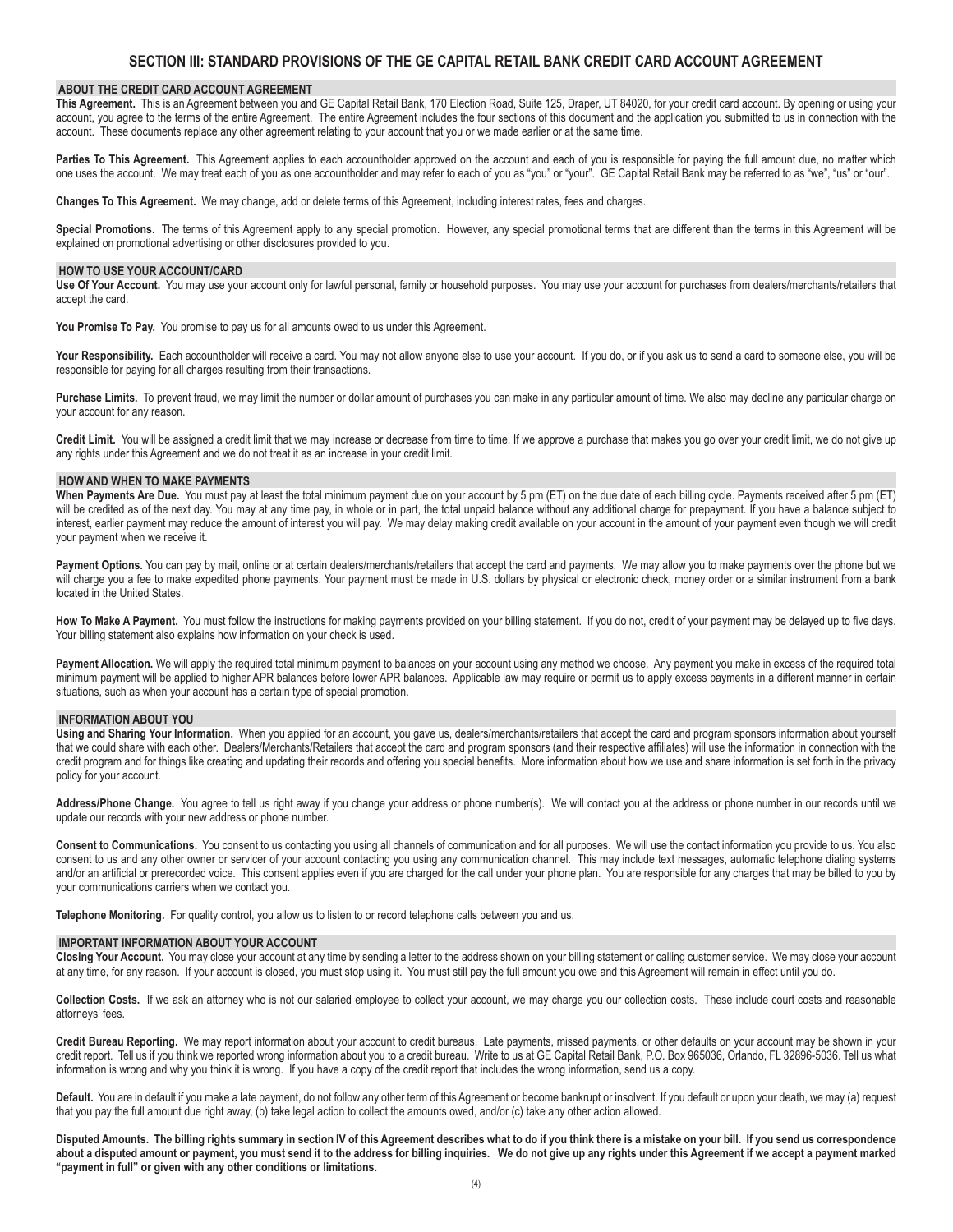**Unauthorized Use.** If your card is lost, stolen or used without your consent, call us immediately at 866-396-8254. You will not be liable for unauthorized use on your account, but you will be responsible for all use by anyone you give your card to or allow to use your account.

#### **IMPORTANT INFORMATION ABOUT THIS AGREEMENT**

**Assignment**. We may sell, assign or transfer any or all of our rights or duties under this Agreement or your account, including our rights to payments. We do not have to give you prior notice of such action. You may not sell, assign or transfer any of your rights or duties under this Agreement or your account.

**Enforceability.** If any part of this Agreement is found to be void or unenforceable, all other parts of this Agreement will still apply.

Governing Law. Except as provided in the Resolving a Dispute with Arbitration section, this Agreement and your account are governed by federal law and, to the extent state law applies, the laws of Utah without regard to its conflicts of law principles. This Agreement has been accepted by us in Utah.

Waiver. We may give up some of our rights under this Agreement. If we give up any of our rights in one situation, we do not give up the same right in another situation.

#### **RESOLVING A DISPUTE WITH ARBITRATION**

**PLEASE READ THIS SECTION CAREFULLY. IF YOU DO NOT REJECT IT, THIS SECTION WILL APPLY TO YOUR ACCOUNT, AND MOST DISPUTES BETWEEN YOU AND US WILL BE SUBJECT TO INDIVIDUAL ARBITRATION. THIS MEANS THAT: (1) NEITHER A COURT NOR A JURY WILL RESOLVE ANY SUCH DISPUTE; (2) YOU WILL NOT BE ABLE TO PARTICIPATE IN A CLASS ACTION OR SIMILAR PROCEEDING; (3) LESS INFORMATION WILL BE AVAILABLE; AND (4) APPEAL RIGHTS WILL BE LIMITED.**

#### **• What claims are subject to arbitration**

- 1. If either you or we make a demand for arbitration, you and we must arbitrate any dispute or claim between you or any other user of your account, and us, our affiliates, agents and/ or dealers/merchants/retailers that accept the card or program sponsors if it relates to your account, except as noted below.
- 2. We will not require you to arbitrate: (1) any individual case in small claims court or your state's equivalent court, so long as it remains an individual case in that court; or (2) a case we file to collect money you owe us. However, if you respond to the collection lawsuit by claiming any wrongdoing, we may require you to arbitrate.
- 3. Notwithstanding any other language in this section, only a court, not an arbitrator, will decide disputes about the validity, enforceability, coverage or scope of this section or any part thereof (including, without limitation, the next paragraph of this section and/or this sentence). However, any dispute or argument that concerns the validity or enforceability of the Agreement as a whole is for the arbitrator, not a court, to decide.

#### **No Class Actions**

**YOU AGREE NOT TO PARTICIPATE IN A CLASS, REPRESENTATIVE OR PRIVATE ATTORNEY GENERAL ACTION AGAINST US IN COURT OR ARBITRATION. ALSO, YOU MAY NOT BRING CLAIMS AGAINST US ON BEHALF OF ANY ACCOUNTHOLDER WHO IS NOT A ACCOUNTHOLDER ON YOUR ACCOUNT, AND YOU AGREE THAT ONLY ACCOUNTHOLDERS ON YOUR ACCOUNT MAY BE JOINED IN A SINGLE ARBITRATION WITH ANY CLAIM YOU HAVE.** 

If a court determines that this paragraph is not fully enforceable, only this sentence will remain in force and the remainder will be null and void, and the court's determination shall be subject to appeal. This paragraph does not apply to any lawsuit or administrative proceeding filed against us by a state or federal government agency even when such agency is seeking relief on behalf of a class of borrowers, including you. This means that we will not have the right to compel arbitration of any claim brought by such an agency.

#### How to start an arbitration, and the arbitration process

- 1. The party who wants to arbitrate must notify the other party in writing. This notice can be given after the beginning of a lawsuit or in papers filed in the lawsuit. Otherwise, your notice must be sent to GE Capital Retail Bank, Legal Operation, P.O. Box 29110, Shawnee Mission, KS 66201, ATTN: ARBITRATION DEMAND. The party seeking arbitration must select an arbitration administrator, which can be either the American Arbitration Association (AAA), 1633 Broadway, 10th Floor, New York, NY 10019, www.adr.org, (800) 778-7879, or JAMS, 620 Eighth Avenue, 34th Floor, New York, NY 10018, www.jamsadr.com, (800) 352-5267. If neither administrator is able or willing to handle the dispute, then the court will apoint an arbitrator.
- 2. If a party files a lawsuit in court asserting claim(s) that are subject to arbitration and the other party files a motion with the court to compel arbitration, which is granted, it will be the responsibility of the party asserting the claim(s) to commence the arbitration proceeding.
- 3. The arbitration administrator will appoint the arbitrator and will tell the parties what to do next. The arbitrator must be a lawyer with at least ten years of legal experience. Once appointed, the arbitrator must apply the same law and legal principles, consistent with the FAA, that would apply in court, but may use different procedural rules. If the administrator's rules conflict with this Agreement, this Agreement will control.
- 4. The arbitration will take place by phone or at a reasonably convenient location. If you ask us to, we will pay all the fees the administrator or arbitrator charges, as long as we believe you are acting in good faith. We will always pay arbitration costs, as well as your legal fees and costs, to the extent you prevail on claims you assert against us in an arbitration proceeding which you have commenced.

#### **Governing Law for Arbitration**

 This Arbitration section of your Agreement is governed by the Federal Arbitration Act (FAA). Utah law shall apply to the extent state law is relevant under the FAA. The arbitrator's decision will be final and binding, except for any appeal right under the FAA. Any court with jurisdiction may enter judgment upon the arbitrator's award.

#### How to reject this section.

**You may reject this Arbitration section of your Agreement. If you do that, only a court may be used to resolve any dispute or claim. To reject this section, you must send us**  a notice within 60 days after you open your account or we first provided you with your right to reject this section. The notice must include your name, address and account **number, and must be mailed to GE Capital Retail Bank, P.O. Box 965034, Orlando, FL 32896-5034. This is the only way you can reject this section.**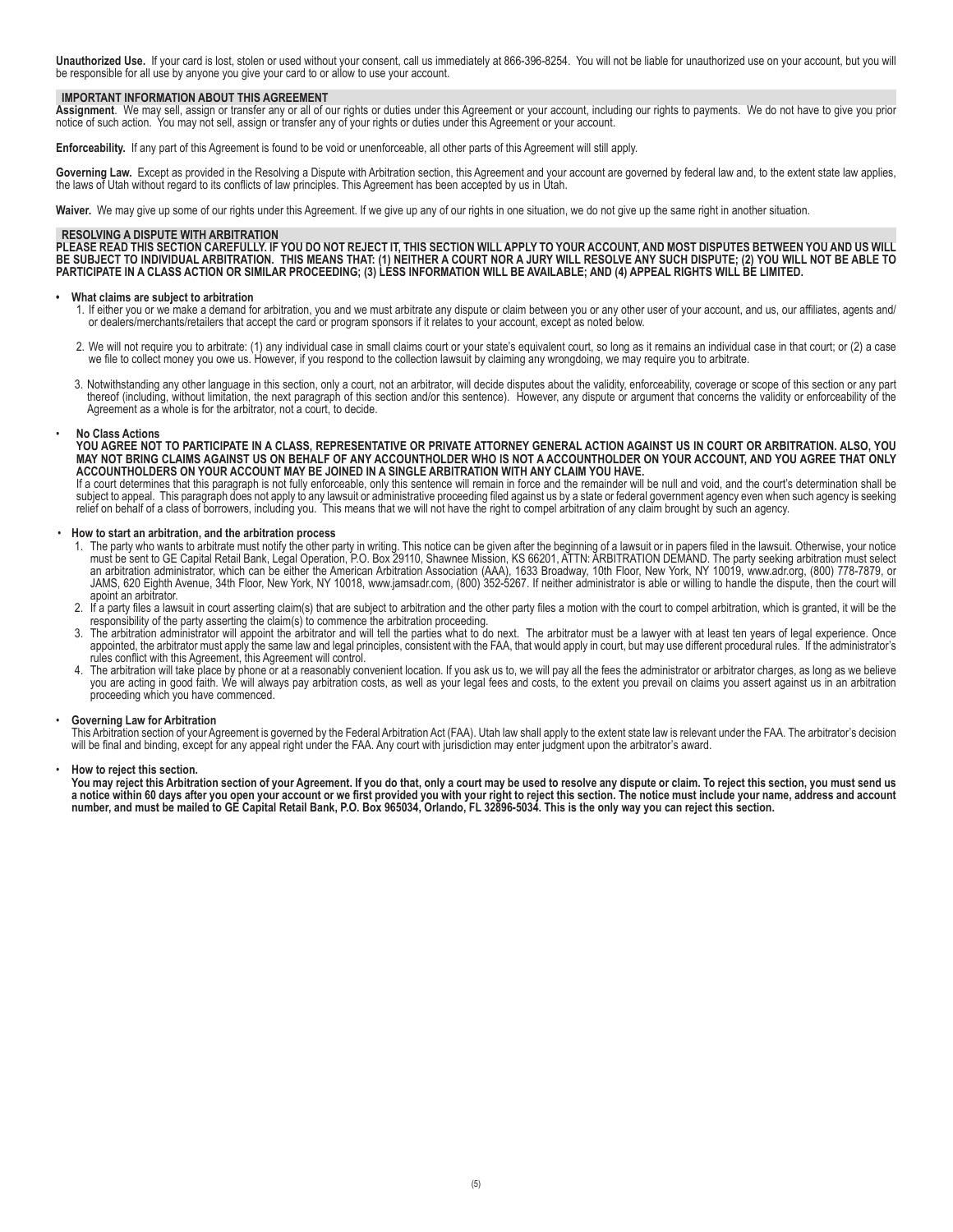### **SECTION IV: OTHER IMPORTANT INFORMATION OF THE GE CAPITAL RETAIL BANK CREDIT CARD ACCOUNT AGREEMENT**

### **STATE NOTICES**

**CALIFORNIA RESIDENTS**: If you are married, you may apply for a separate account.

**NEW JERSEY RESIDENTS:** Certain provisions of this Agreement are subject to applicable law. As a result, they may be void, unenforceable or inapplicable in some jurisdictions. None of these provisions, however, is void, unenforceable or inapplicable in New Jersey.

**NEW YORK RESIDENTS:** A consumer credit report may be obtained in connection with evaluating your application and subsequently in connection with updates, renewals, or extensions of credit for which this application is made. Upon your request, you will be informed whether a report was obtained, and if so, of the name and address of the consumer reporting agency. This Agreement will not become effectiv a fine by use of your credit card and prior thereto you will not be responsible for any purchase or lease of property or services by use of your credit card after its loss or theft.

**OHIO RESIDENTS:** The Ohio laws against discrimination require that all creditors make credit equally available to all credit worthy customers, and that credit reporting agencies maintain separate credit histories on each individual upon request. The Ohio civil rights commission administers compliance with this law.

TENNESSEE RESIDENTS: This Agreement will not become effective unless and until we have (1) provided the disclosures required pursuant to the federal Truth in Lending Act, (2) you or an authorized user uses the account, and

**WISCONSIN RESIDENTS:** No provision of a marital property agreement, a unilateral statement under sec. 766.59, Wis. Stats., or a court decree under sec. 766.70, Wis. Stats., adversely<br>affects the interest of the creditor u **the spouse also is a Wisconsin resident, regardless of whether the spouse may use the card. Please provide this information to us at P.O. Box 968042, Orlando, FL 32896-5042.**

**Your signature on the application or sales slip (or online screen) for the initial purchase approved on this account represents your signature on this Agreement. It is incorporated here by reference.**

**We have signed this Agreement as follows:** 

Margaret M. Geare

Margaret Keane Chairman and CEO GE Capital Retail Bank

# **YOUR BILLING RIGHTS SUMMARY**

*Your Billing Rights: Keep this Document for Future Use*

 This notice tells you about your rights and our responsibilities under the Fair Credit Billing Act.

### *What To Do If You Find A Mistake On Your Statement*

- If you think there is an error on your statement, write to us at:
- GE Capital Retail Bank
- 170 Election Road, Suite 125, Draper, UT 84020
- In your letter, give us the following information:<br>• Account information: Your name and account number.
- 
- Dollar amount: The dollar amount of the suspected error.<br>Description of problem: If you think there is an error on your bill, describe what you believe is wrong and why you believe it is a mistake.
- You must contact us:
- Within 60 days after the error appeared on your statement.
- At least 3 business days before an automated payment is scheduled, if you want to stop payment on the amount you think is wrong.
- You must notify us of any potential errors *in writing.* You may call us, but if you do we are not required to investigate any potential errors and you may have to pay the amount in question.

*What Will Happen After We Receive Your Letter*

When we receive your letter, we must do two things:

- 1. Within 30 days of receiving your letter, we must tell you that we received your letter. We will also tell you if we have already corrected the error.<br>2. White we investigate when the compurienc, we must either correct
	-
	-
	-
	- The charge in question may remain on your statement, and we may continue to charge you interest on that amount.
	- While you do not have to pay the amount in question, you are responsible for the remainder of your balance.
	-
- We can apply any unpaid amount against your credit limit.<br>After we finish our investigation, one of two things will happen:
	-

• If we made a mistake: You will not have to pay the amount in question or any interest or other fees related to that amount.<br>• If we do not believe there was a mistake: You will have to pay the amount in question, along w

We are the pour explanation but still believe your bill is wrong, you must write to us within 10 days telling us that you still refuse to pay. If you do so, we cannot report you as delinquent without also reporting that yo

If we do not follow all of the rules above, you do not have to pay the first \$50 of the amount you question even if your bill is correct.

#### *Your Rights If You Are Dissatisfied With Your Credit Card Purchases*

If you are dissatisfied with the goods or services that you have purchased with your credit card, and you have tried in good faith to correct the problem with the merchant, you may have the right not to pay the remaining amount due on the purchase.

 To use this right, all of the following must be true:

The purchase must have been made in your home state or within 100 miles of your current mailing address, and the purchase price must have been more than \$50. (Note: Neither of these are necessary if your purchase was based on an advertisement we mailed to you, or if we own the company that sold you the goods or services.)

2. You must have used your credit card for the purchase. Purchases made with cash advances from an ATM or with a check that accesses your credit card account do not qualify.<br>3. You must not yet have fully paid for the purc

If all of the criteria above are met and you are still dissatisfied with the purchase, contact us in writing at:

GE Capital Retail Bank

 P.O. Box 965035, Orlando, FL 32896-5035

While we investigate, the same rules apply to the disputed amount as discussed above. After we finish our investigation, we will tell you our decision. At that point, if we think you owe an amount and you do not pay, we may report you as delinquent.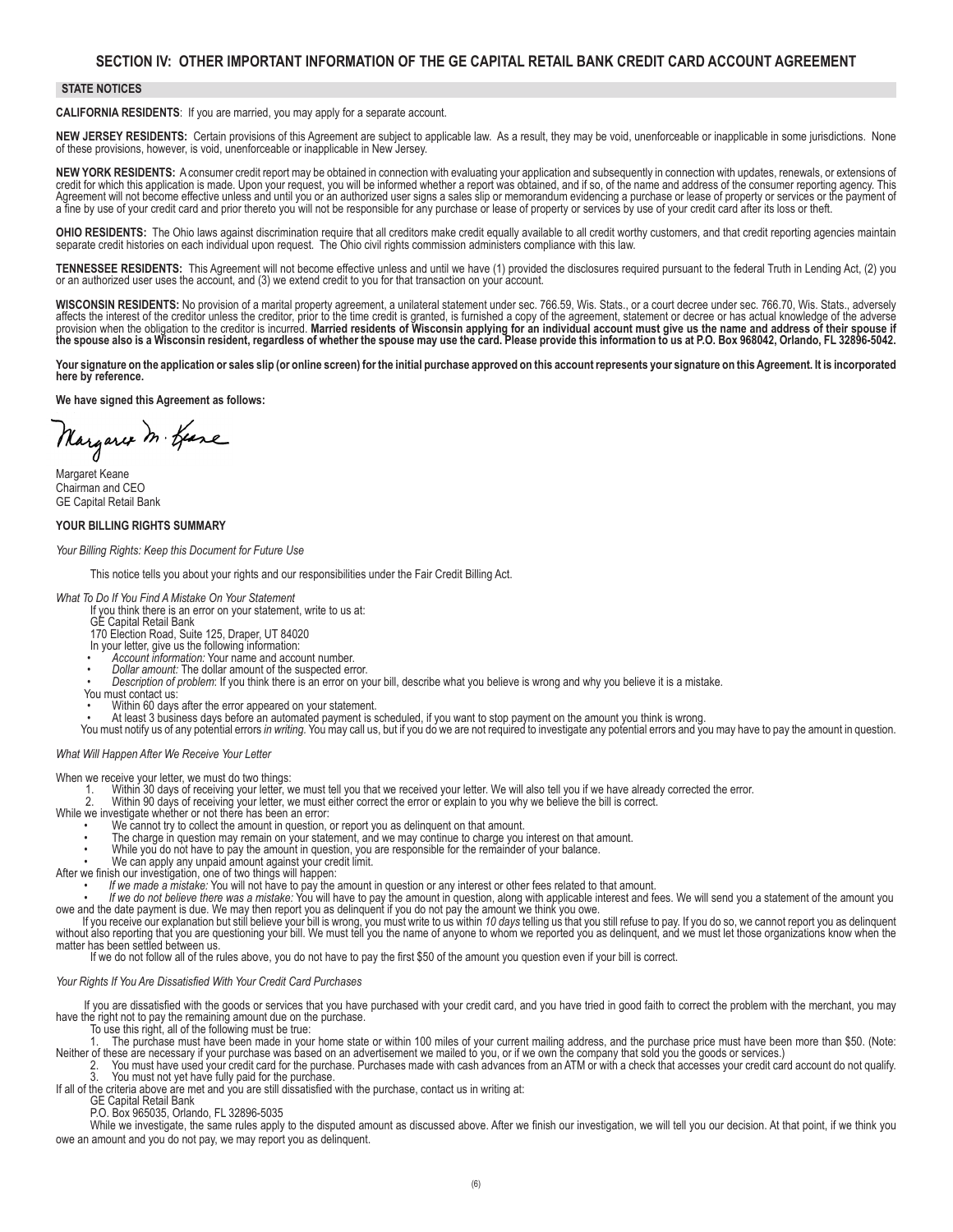## **PRIVACY POLICY**

| <b>FACTS</b>                                                             | WHAT DOES GE CAPITAL RETAIL BANK DO<br>WITH YOUR PERSONAL INFORMATION?                                                                                                                                                                                                                                                                                                         |                                                     |                                |  |  |
|--------------------------------------------------------------------------|--------------------------------------------------------------------------------------------------------------------------------------------------------------------------------------------------------------------------------------------------------------------------------------------------------------------------------------------------------------------------------|-----------------------------------------------------|--------------------------------|--|--|
| Why?                                                                     | Financial companies choose how they share your personal information. Federal law gives consumers the right to limit<br>some but not all sharing. Federal law also requires us to tell you how we collect, share, and protect your personal infor-<br>mation. Please read this notice carefully to understand what we do.                                                       |                                                     |                                |  |  |
| What?                                                                    | The types of personal information we collect and share depend on the product or service you have with us. This informa-<br>tion can include:<br>Social Security number and income<br>Account balances and payment history<br>$\bullet$<br>Credit history and credit scores                                                                                                     |                                                     |                                |  |  |
| How?                                                                     | All financial companies need to share customers' personal information to run their everyday business. In the section<br>below, we list the reasons financial companies can share their customers' personal information; the reasons GE Capital<br>Retail Bank chooses to share; and whether you can limit this sharing.                                                        |                                                     |                                |  |  |
|                                                                          | Reasons we can share your personal information                                                                                                                                                                                                                                                                                                                                 | <b>Does GE Capital</b><br><b>Retail Bank share?</b> | Can you limit this<br>sharing? |  |  |
| For our everyday business purposes-                                      | such as to process your transactions, maintain your account(s), respond to court<br>orders and legal investigations, or report to credit bureaus                                                                                                                                                                                                                               | Yes                                                 | No                             |  |  |
| For our marketing purposes-<br>to offer our products and services to you |                                                                                                                                                                                                                                                                                                                                                                                | Yes                                                 | <b>No</b>                      |  |  |
| For joint marketing with other financial companies                       |                                                                                                                                                                                                                                                                                                                                                                                | Yes                                                 | No                             |  |  |
|                                                                          | For our affiliates' everyday business purposes-<br>information about your transactions and experiences                                                                                                                                                                                                                                                                         | Yes                                                 | No                             |  |  |
| information about your creditworthiness                                  | For our affiliates' everyday business purposes-                                                                                                                                                                                                                                                                                                                                | Yes                                                 | Yes                            |  |  |
| For our affiliates to market to you                                      |                                                                                                                                                                                                                                                                                                                                                                                | Yes                                                 | Yes                            |  |  |
| For nonaffiliates to market to you                                       |                                                                                                                                                                                                                                                                                                                                                                                | Yes                                                 | Yes*                           |  |  |
| To limit our<br>sharing                                                  | Call 877-905-2097 - our menu will prompt you through your choice(s)<br>Please note:<br>If you are a new customer, we can begin sharing your information 30 days from the date we sent this notice. When you are<br>no longer our customer, we continue to share your information as described in this notice. However, you can contact us at<br>any time to limit our sharing. |                                                     |                                |  |  |
| <b>Questions?</b>                                                        | Call 877-905-2097                                                                                                                                                                                                                                                                                                                                                              |                                                     |                                |  |  |

Rev. 6/12